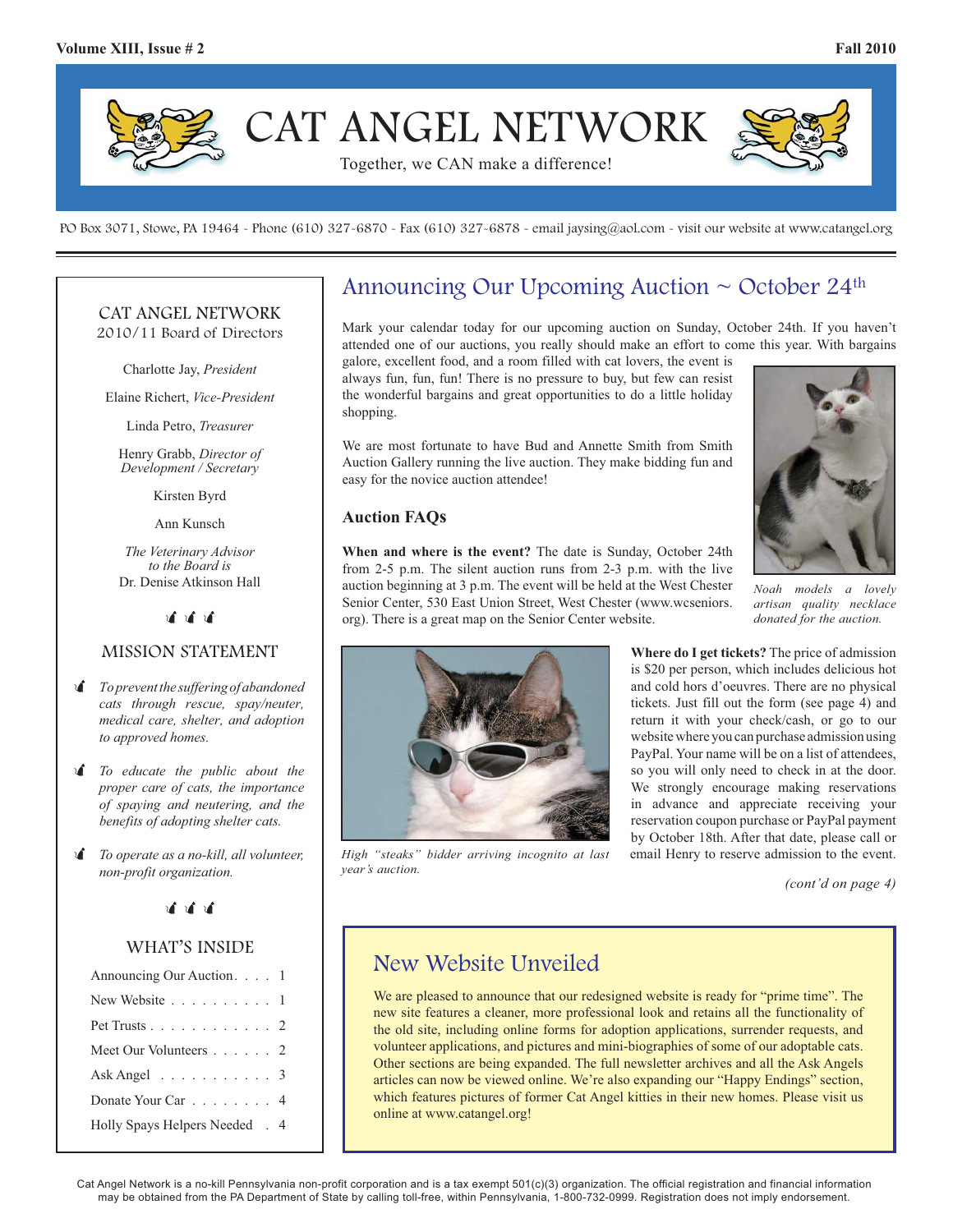# PET TRUSTS – Plan Ahead for your Kitty's Future

Have you given any thought to Fluffy's future in the event that she were to outlive you? We don't like to think about that possibility but the spirit of it is actually very responsible. Deciding who you would want to take care of your beloved pet not only makes sense, but it gives you the assurance that Fluffy will be well taken care of in your absence.

If you know your family and friends are not the best people to care for Fluffy (even if they're willing), you should probably consider a Pet Trust. You arrange with the person of your choice to take Fluffy into their care and designate funds from your estate to go to that person for Fluffy's care. You should consult with your lawyer concerning the various types of legal trusts which you can consider.

In the event that your options do not include someone whom you would entrust with Fluffy, there are many wonderful organizations who will care for Fluffy as you request in your Pet Trust. Some people prefer to have the organization find

a loving home where their pet can become part of a new family, while others opt for the security of a retirement home or sanctuary where your pet will be forever cared for and looked after as a retiree.

If a pet organization is the best option, make sure they are highly reputable. Learn what their criteria is for matching your pet with the right family and home. If you do choose an organization, it's a good idea to leave funds for them in a pet trust. Some facilities require a fee to take your pet, while others rely on donations. In any case, you want to make sure they have the funds to care for your pet.

People in their golden years are generally much better at looking ahead and planning for the care of their pets, while those of us who can't yet get senior discounts don't even like to think about such things. But, no matter how young and healthy you are, it's important to have a plan in place for your pets. Not only does it ensure that your pet would be well cared for, but it keeps your family from having to decide where Fluffy will live. You know your pet best, so you'll feel better if you make the decisions about her future.

If you are interested in setting up a trust for your cat with Cat Angel Network and would like to discuss details, please email  $j$ *aysing@aol.com.*  $\mathbf{\hat{A}}$ 



# Meet Our Volunteers

**Midge Huss** is well-known to many of our long-time volunteers as "the bottle baby lady", a job she says is both exhausting and rewarding. Imagine playing mother round the clock to a litter of six, seven, or more hungry, growing baby kittens every day!

After 16 years as a nurse in the field of clinical psychology and ten years in substance abuse management, Midge finally "retired". She had been rescuing "on her own" for quite a while when she was asked by a neighbor to help with a kitten who was abandoned by its mother. Sadly, Midge lost this kitty because "I didn't know what to do". But a local vet, whose advice she sought was impressed with her determination and asked if she'd like to try again. Enter three-day-old "Beanie Baby" who is now seven years old and one of many residents in the Huss household.

Midge came to the attention of CAN when she was overheard discussing her "babies" by two volunteers. By this time she had developed a rather expensive habit and was happy to join forces with CAN. In addition to her "babies" her household includes a 13-year-old dog who is just a bit less tolerant these days of kittens crawling over him and Felix, a CAN kitty with cerebellar hyperplasia. In addition, Midge sometimes fosters special needs cats and those who need more intense socialization and she is well acquainted with the term: "foster failure".

Midge loves spending time with her close-knit family in Vermont and for the first time in five years her vacation will not involve transporting and feeding babies. While fostering and socializing needy cats and kittens is time and labor intensive, talking with Midge you feel what a labor of love it is for her.

**Sharon McElroy** is one of those people who, while working quietly "behind the scenes," makes a huge impact. In the two years she has been volunteering at our Cat Angel shelter, Sharon has become invaluable, always the dependable "go to person" and was recently appointed an official shelter trainer due to her reliability and excellence at what she does.

Although her Mom passed away in 1988, she remains close to her Dad who lives in Alabama. Sharon enjoys going out with her close friends but her main hobbies are volunteering with CAN and maintaining her lovely home which she enjoys after many years of apartment living.

Sharon has spent most of her adult years working in the pharmaceutical industry, presently with GSK. Although she's owned many animals over the years, cats just worked better in apartment living. She initially applied to CAN to adopt a kitty who had just been adopted to another family. She then adopted Maddie from the SPCA but came back to CAN and decided to volunteer at the shelter so she could "play with more cats." She calls the shelter a "sanctuary", a place to get away from the stress of daily life. At home, in addition to Maddie she has Phoebe, her oldest, Winston who came from a coworker and Asher a CAN kitty. Long term CAN foster kitties include Arby and Chyna Doll. Her most recent experience involves fostering a litter of six kittens for the first time. Bet she'll soon have some interesting stories to tell!

For Sharon, meeting and working with an organization of wonderful, caring people who truly want to help animals is of major importance to her. In the future she'd like to see more legislation to support people who work with and care for animals.  $\triangleleft$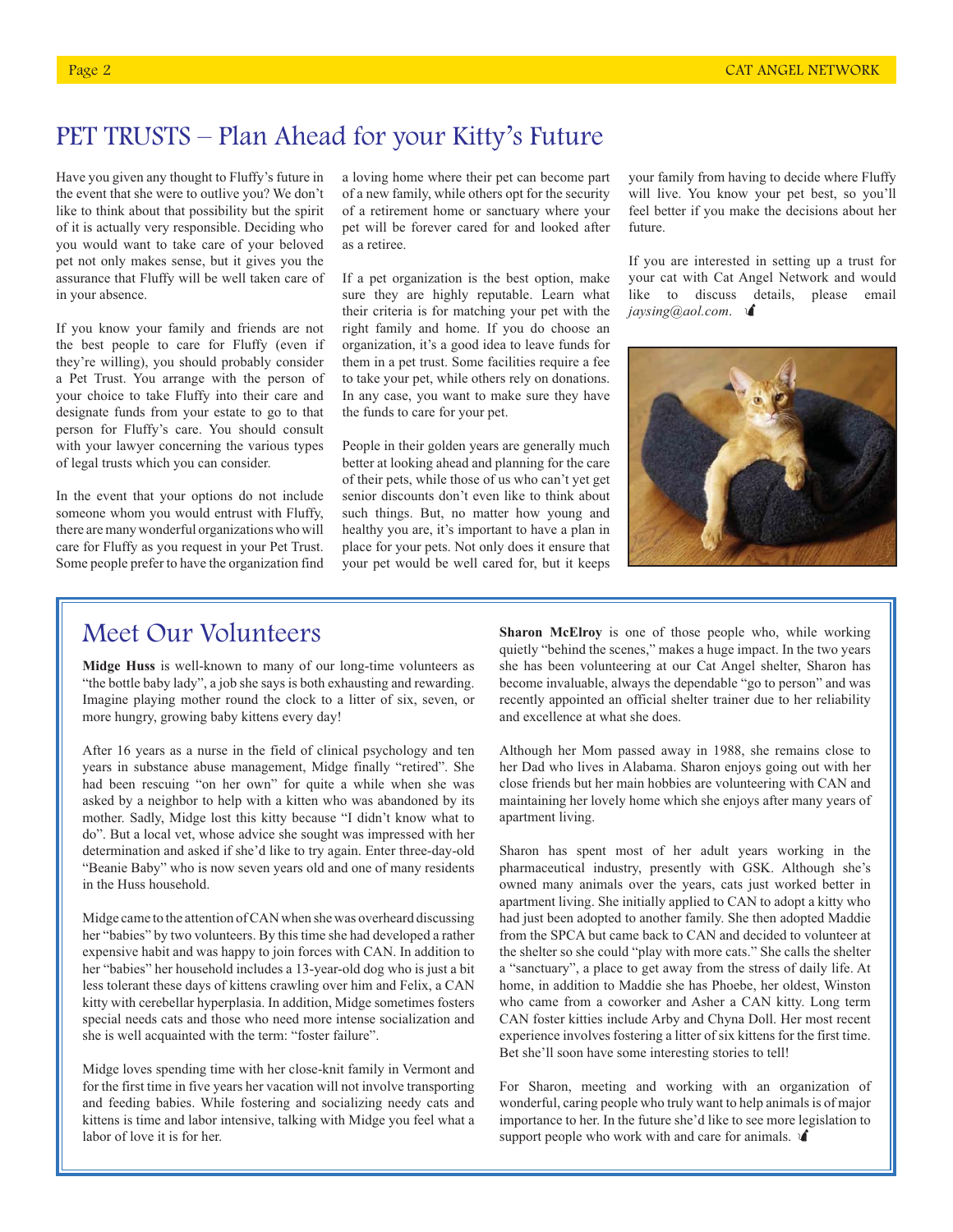# Ask "Angel"

### Life Can Be Sweet With Multiple Cats

**QUESTION:** I adopted two cats from Cat Angel Network a number of years ago and enjoyed them so much that I have since added several more. They bring so much joy to my life, but there are some challenges in having a multiple cat household run smoothly. I've visited your shelter, and it's amazing how harmoniously the cats co-exist and how tidy and odor-free all the rooms are. How do you do it? Do you have some tips or secrets for making it work?

**ANSWER:** There's a saying, "Cats are like potato chips – You can't have just one!" We kitties love that saying because we enjoy having companions, and we're glad that the folks at CAN like that statement, too. With the cat overpopulation situation being what it is, they have had to make life with multiple cats work, and over the years, they've discovered some secrets that make it look easy. Here are some indispensable tips that help keep our "suites" sweet:

#### **Tip #1 – Sterlite 58 quart clear storage containers**

These sweater/storage boxes, available at most discount department stores, make excellent inexpensive litter boxes. They are roomy enough for the largest cat, and being clear, the cat can see another kitty approaching. Many cats in multi-cat situations dislike covered boxes because there is only one way in and one way out. With the Sterlite containers, this problem is avoided. The boxes are 12" high, so litterscatter is minimized! Also, the slick surface of the plastic is VERY easy to clean.

Usually we have at least two of these containers side by side. Cats like options for urination and defecation, with some cats using a different box for each. Also, it's nice to have alternative porta-potties, if one is occupied

#### **Tip #2 – Equine Fresh Pine Pellets**

This inexpensive horse bedding makes excellent litter. It comes in 40 lb. bags sold at Tractor Supply stores for under \$7.00 a bag. You use a SINGLE layer of pellets (no deeper) in each litter box. It is absorbent, nice-smelling, and doesn't track much.

 You must get the cats used to these large pellets VERY gradually by including it with the old litter at first, very slowly adding more of the

pellets to the ratio. Some cats never adjust to these pellets, especially if they have used the fine sand-consistency litter for many years. If even one of your kitties balks at using this litter after the slow introduction, go back to your previous litter. This is a great alternative litter for the right situation, but it is not worth having a cat boycott the litterbox.



**Tip #3 – Cat trees**

Although these can be a bit expensive, cat trees that are five or more feet high are indispensable in adding quality vertical space to even the smallest room or home. With multiple perches, climbing opportunities, and scratching areas, these multi-purpose pieces of cat furniture give cats the feeling that they have a space of their own. The shy kitties, especially, like the high perches to "get away from it all." And kitties that have furniture of their own spend less time putting their adorable little hairs on ours

#### Tip #4 **– Slicker brushes**

Slicker brushes are grooming tools with soft metal "bristles," sold at any pet store. They are designed to remove TONS of cat hair, and most cats really enjoy being brushed with one of these. In addition, we've discovered that these brushes remove cat hair from carpeted and cloth surfaces like nothing else we've ever found!



#### **Tip #5 – Vinyl or laminate flooring**

If you are remodeling a room or replacing flooring and you have multiple pets, give serious consideration to these wonderful flooring options that make cleaning a breeze. The new products resemble natural wood and stone so closely that you actually have to reach down and touch them to tell the difference from the real thing! Although carpeting and rugs have their appeal to some home-owners, there is no denying that they hold odors and are hard to clean completely. Even the best behaved pets get sick or old, and accidents happen. And an incompletely-cleaned accident can be a callingcard for further indiscretions. All of the foster homes that have gone with this type of flooring say they love, love, love it. "Best thing we ever did."

Well, there you have it – our secrets are out! We have others, but these are our TOP FIVE! Some are inexpensive, some not, but they all help catlovers to enjoy the company of their kitties. And isn't enjoyment the reason why we have pets?